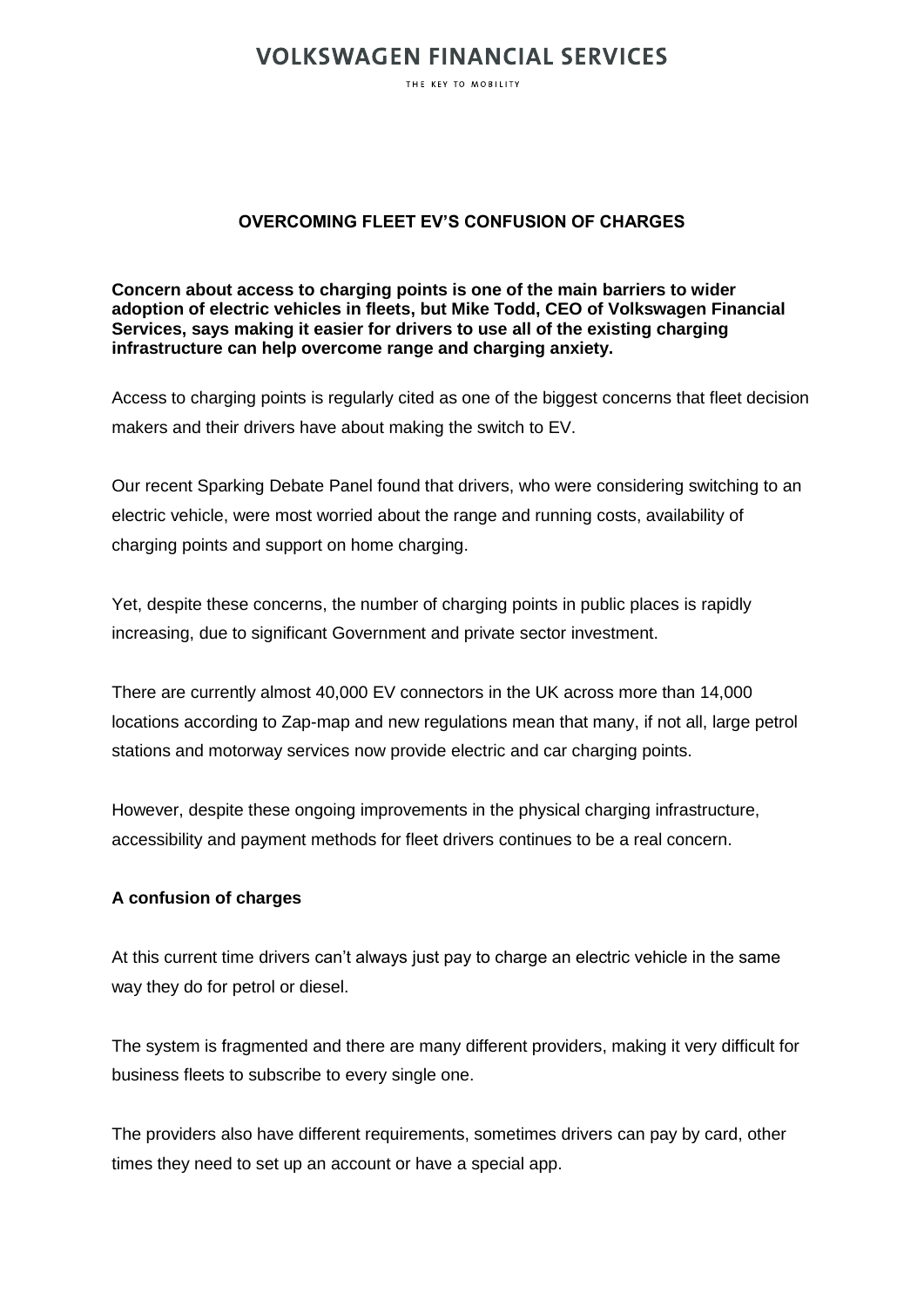## **VOLKSWAGEN FINANCIAL SERVICES**

THE KEY TO MORILITY

It has created a confusion of charges.

This is incredibly frustrating for fleet managers and drivers alike. Not only is this very difficult to administrate but it isn't easy for drivers to navigate multiple apps, accounts and passwords. For example, a petrol car driver may have a single fuel card that can be used at most filling stations, whereas an electric car driver could have ten or more different apps on their phone for different charging point providers.

If fleets can't rely on every charge point being accessible to them, this increases range anxiety in drivers and makes administration of payments a drain on time. While all rapid charge points installed from Spring 2020 should provide debit or credit card payment, fleets still need a better solution to increase confidence and make life easier for drivers.

## **Knitting together the network**

There are many industry calls for a uniform payment method and system for charging points across the UK to knit together the network. Until that happens, one example of a solution is our own app called Charge&Fuel. This allows fleets to access and pay for EV charging points from many different providers through a single app.

We've teamed up with LogPay to enable drivers to pay at more than 3,000 charging points across the UK and Europe. The network that Charge&Fuel covers is still growing and will include fuel stations in the future.

The Charge&Fuel app had to prevent the need to open lots of different accounts. As a result we've seen it make life much easier for both fleet managers and drivers because they only need one account to access and pay for charging.

The purpose is to give one electronic monthly invoice for all transactions making tracking expenses and mileage claims a simpler process. When auditing season comes around, this can be so valuable.

Yet, perhaps, most importantly of all, it gives fleet drivers the confidence that they will be able to access charging points throughout the country – and many across Europe – without requiring a multitude of apps on their phones.